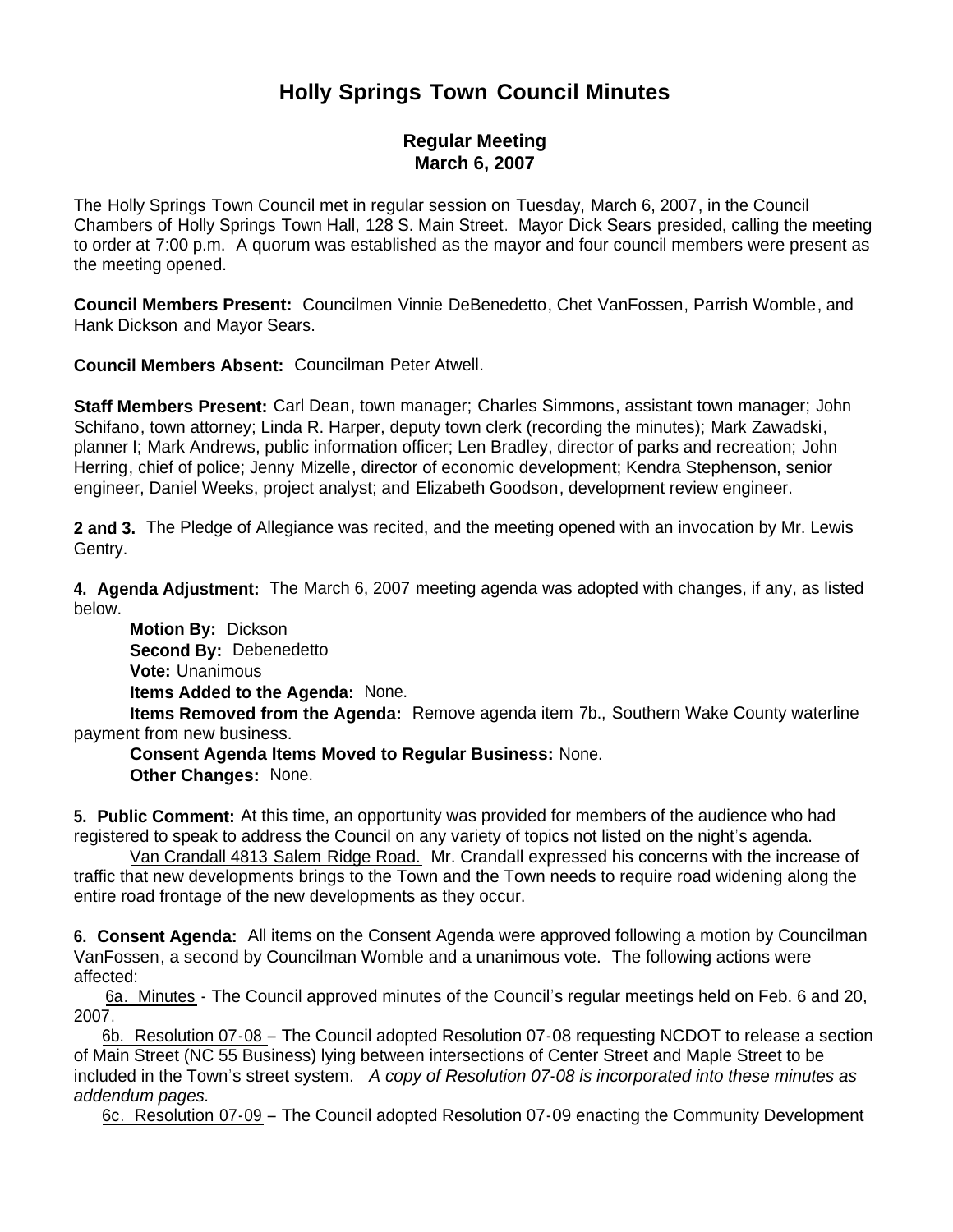Block Grant program manual for the FY 2006 \$45,000 CDBG grant. *A copy of Resolution 07-09 is incorporated into these minutes as addendum pages.*

6d. Cultural Center Rate Schedule and Policy Amendment – The Council approved to amend the Cultural Center theater rate schedule and policy to address rehearsals. *A copy of the rate schedule is incorporated into these minutes as an addendum page.*

 6e. Budget Amendment, \$1,540 – The Council adopted an amendment to the FY 2006-07 budget in the amount of \$1,540 to cover funds for community development. *A copy of the budget amendment is incorporated into these minutes as an addendum page.*

**7a. Honeycutt Property** – Ms. Clapp reviewed with the Council Members the background of Mr. Honeycutt's request of developing his 10 acre tract located at the North East corner of Piney Grove-Wilbon Road and Wade Nash Road without public water or public sewer. She said that Mr. Honeycutt met with staff several times to discuss what options he had for his property. Due to the property being located in the Town's ETJ, a major subdivision would require this development to meet all of the Town's ordinances and standards. She said staff outlined during a meeting on March 30, 2006, many of these requirements includes tying onto water and sewer. Mr. Honeycutt was instructed that currently there were no ordinances or standards that would allow development of this property as a major subdivision without public utilities.

 Ms. Clapp explained to Mr. Honeycutt that the Town was evaluating the idea of allowing larger lot construction in specific areas with connection to water, but not sewer. She explained this was in the early stages of discussion and that if Mr. Honeycutt wanted he could wait to develop his property and see how this decision would proceed in the coming months. He was cautioned that although the Town was evaluating this concept that at that time we did not know what area (if any) would be allowed to develop in this way and that his property may not be in the area that was identified for this type of development. It was also shared with him that this concept was going to be evaluated as part of the writing of our new Comprehensive Plan which began in May 2006 and be adopted in June 2007.

 Ms. Clapp said staff also discussed the options of developing this property as a minor subdivision or a more dense development that could support the cost of connection to utilities. With a minor subdivision (4 or less lots), if the utilities are not within 1000' of the property, connection is not required. Water is along Piney Grove-Wilbon Road however this is the main 30" water line from Harnett County so a hydraulic analysis will be required to verify if this main can be tapped in this area.

 Ms. Clapp said that after the meeting, Mr. Honeycutt kept in touch with staff and in July requested in writing information on his options for the development of his property and staff responded to his request.

 Since that time, Mr. Honeycutt has been kept updated on the status of the Comprehensive plan. She said in October that a draft of the proposed Future Land Use plan was submitted and the plan did not include an area for rural development options; as Mr. Honeycutt had expressed interested in or that staff had expected within the Cass Holt Road/Piney Grove-Wilbon Road areas. She said therefore, the proposed plan was presented to the Comprehensive Steering Committee at two meetings for reviewed, discussed and was presented to the Town Council at your annual retreat.

 Ms. Clapp said a drafted plan was reviewed and evaluated by the Steering Committee, Mr. Honeycutt requested that his request be taken before the Town Council for their comments. At the December 19, 2006 Town Council meeting the Council directed staff to evaluate appropriate locations for large lot development and the appropriateness of residential development within the general area without connection to public water and/or sewer.

 Ms. Clapp said staff presented a proposal at the annual retreat regarding the appropriate area for allowing development without sewer connection, but requires connection to public water. She said staff recommends for a development of this type to be located south of Spence Farm Road/Rex Road and east of Cass Holt Road and the Council was in favor of this recommended area at the retreat. She said this line was determined based upon the location of existing and proposed sewer infrastructure and staff's recommendation to ensure recouping of expenses and facility capacity that has been included in the Town's estimates and reserves in the designing of the new treatment plant and pump stations/force mains in the area. She explained that this line was also chosen due to the location of existing subdivisions without sewer facilities and the fact that the intersection of Piney Grove-Wilbon Road and Honeycutt Road is designated as an Activity Node or Growth Area on the proposed Future Land Use plan, which would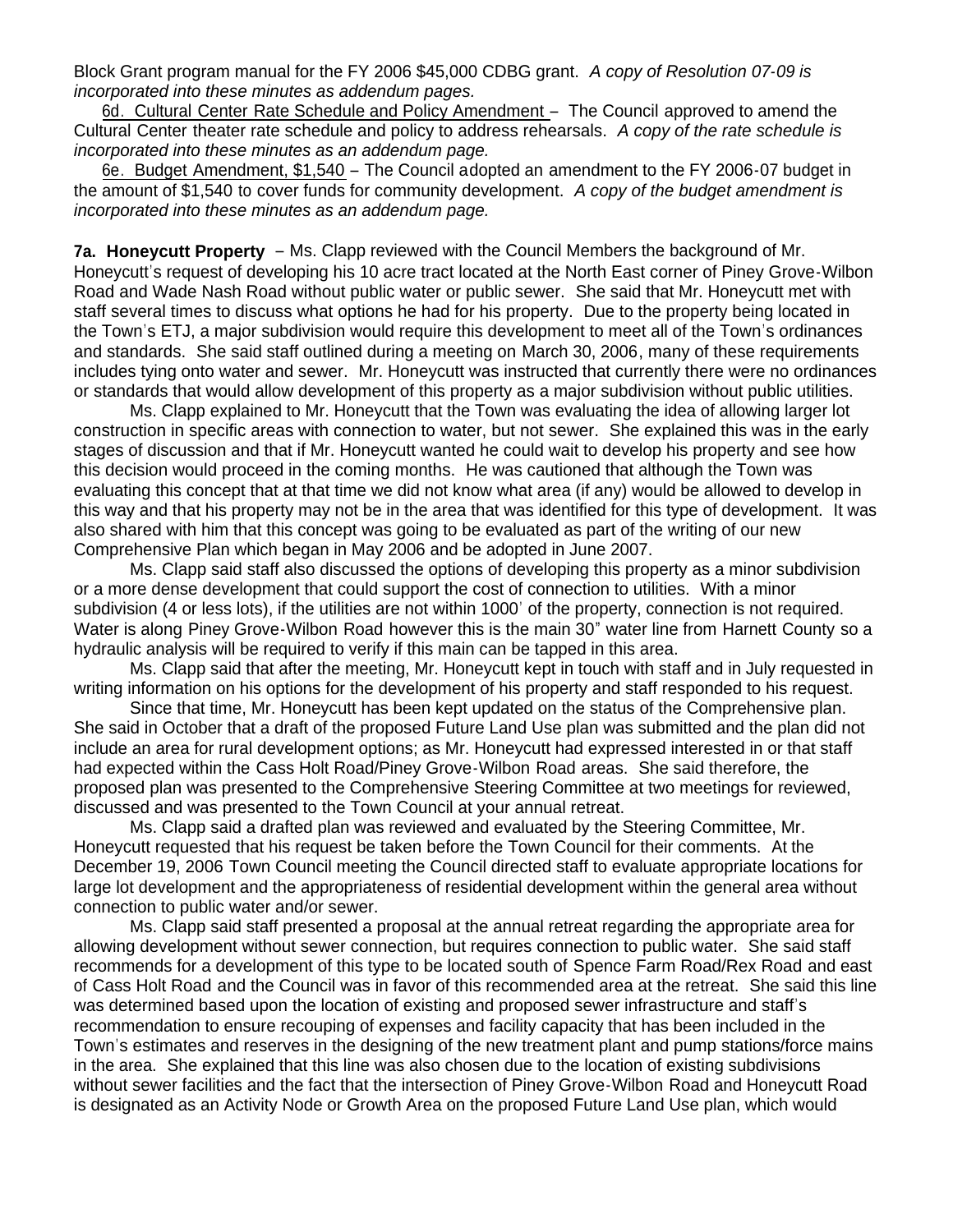denote this area for higher density residential development or commercial/office development—not rural residential development.

 At the last Town Council meeting, staff was directed to prepare a detailed list of options for the development of Mr. Honeycutt's property and to evaluate his request to develop his property without public water and sewer. She said the main issues regarding considering his request is that his property is not located within or adjacent to the "adopted" area for such development proposals and concern that allowing Mr. Honeycutt not to connect to public sewer may set a precedent for such proposals within this area.

Ms. Clapp reviewed the review process and that the Town Council would need to approve several waivers to the UDO regulations for the utilities and exceptions to the Engineering Standards for the roadway improvements in order for the property to be subdivided for a major subdivision per Mr. Honeycutt's request. She said that staff is recommending to rezoning the property to R-20, which will allow him to do additional lots on the property to offset cost that will be associated with the required improvements.

She said that no official action is needed on this request however; the Council is requested to provide Mr. Honeycutt general direction on the development of his property. She said Mr. Honeycutt would submit the appropriate petitions and information for review of his proposal in accordance with the adopted rules and regulations of the Unified Development Ordinance and Development Procedures Manual.

Ms. Clapp reviewed the following three options to the Council:

### **Option 1: Minor Subdivision (4 lots or less)**

- Annexation required;
- Administrative review process;
- No water/sewer connection required (since closest utilities are more than 1000' from the property… however depending on hydraulic testing, water may be available from the 30" mail adjacent to the parcel)- verification from Wake County regarding suitability of well/septic will be required;
- R/W dedication required along main roadway (Piney Grove-Wilbon Road and Wade Nash Road);
- Can not include any new public or private street;
- All Town development fees will be required to be paid.

#### **Option 2: Major Subdivision (4+ lots)**

- \*\*Note: the plan that was submitted during a concept meeting with staff did not comply with Town zoning requirements regarding lot width/frontage/ etc. most likely property will yield 8 or 9 lots, not 10 as shown.\*\*
- Annexation required;
- TC review process (no public hearing required);
- Water/sewer required (may request waiver- requires recommendation by TRC and action by TCmust submit waiver request with submittal of preliminary plan petition and include documentation from Wake Co. that both well and septic is feasible on all lots);
- May request a rezoning to allow for more units to off-set the costs of water/sewer extension which is in conformance with the current future land use plan;
- Perimeter streets (Piney Grove-Wilbon Road and Wade Nash Road) to be widened in accordance with Town Standards and Town of Holly Springs Thoroughfare Plan;

# **Option 3: Rezone and Develop Commercial/Office**

- Annexation required;
- TC public hearing;
- Water/Sewer required;
- All internal roadways to meet Town Standards;
- All Town development fees will be required to be paid.

Ms. Goodson discussed with the Council the requirements of realigning of Piney Grove-Wilbon Road and Wade Nash Road and the existing Thoroughfare Plan. She also reviewed the location of the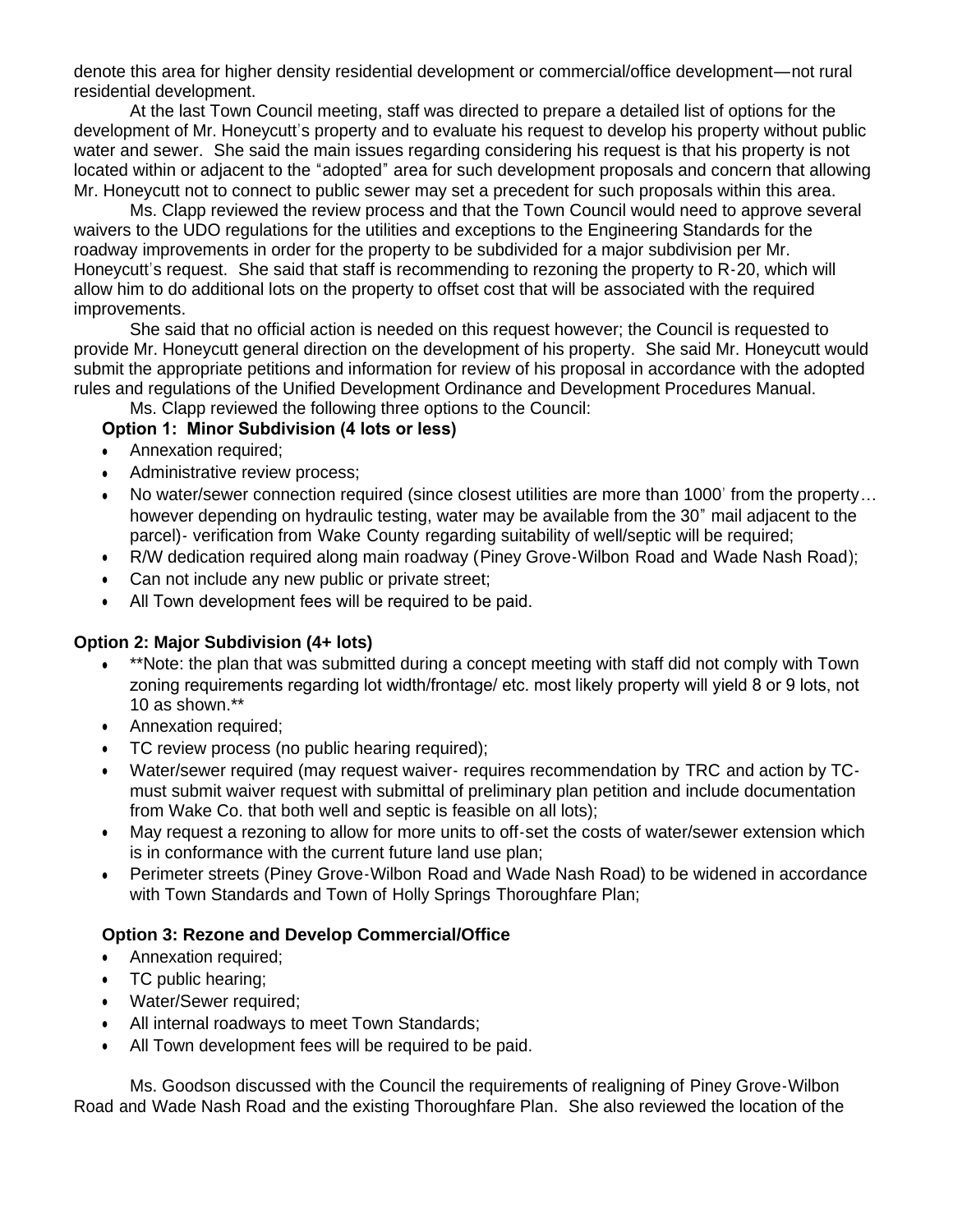nearest water and sewer lines to the proposed development.

Tim Honeycutt 5617 Wade Nash Road, Mr. Honeycutt requested the Council to consider approving waivers and exceptions from the Town's regulations to develop the property without the requirement of connecting to public water and sewer, but to allow a well and septic tank development with larger size lots.

Mr. Ben Dewar 5420 Honeycutt Road. Mr. Dewar said that rezoning the property to R-20: Residential would not be feasible for a well and septic tank development, the County requires 30,000 square foot lots for well and septic tanks. He said instead of installing road improvements for only ten lots, which would not be profitable for the developer, but will dedicate right-of-way for NC DOT future widening. Mr. Dewar indicated that installing dry sewer lines for future connections would be possible.

After much discussion among the Council Members of the options for consideration Councilman VanFossen discussed the possibility of Option 4, to require Piney Grove-Wilbon Road and Wade Nash Road be widened in accordance with Town standards; installing of dry sewer lines; annexation of the property; connect to public water; all internal roadways meet Town standards; pay required Town development fees, some fees negotiable and suggested staff and Mr. Honeycutt meet with the Town of Fuquay-Varina to inquire about connecting water to the property located across the street from the proposed 10 lots which is in their ETJ area.

**Action:** The Council gave direction to allow the applicant to proceed with the application process for development of his property to be consistent with as described as option 4 in the Council's discussion.

 **Motion By:** VanFossen **Second By:** Womble **Vote:** Unanimous

**7b. Southern Wake County Waterline Fees** – Mr. Schifano requested the Council to consider tabling this item until discussions with Wake County are completed on the Southern Wake County Waterline project.

**Action:** The Town Council made a motion to table the payment of the Southern Wake County Waterline until the town attorney conduct further discussions with Wake County.

 **Motion By:** Womble **Second By:** VanFossen **Vote:** Unanimous

**8a. Novartis Vaccines and Diagnostics Facility Amendment, 06-DP-11-A01 –** Ms. Clapp said this request is for an amendment to development plan 06-DP-11-A10 for Novartis Vaccines & Diagnostics. She said the development plan received approval on Oct. 3, 2006 for a 274,000- square-foot facility comprised of six buildings with a 13,000-square-foot spine corridor to interconnect all the buildings. The plan included a condition that would authorize staff to approve up to a 25% increase in the building footprint administratively.

 Ms. Clapp explained that Novartis has added a second product to this facility, which has increased the building footprint to 516,000 square feet, which is a 53% increase over the original development plan, therefore needs approval from the Council.

Ms Clapp said the Planning Board had the following questions:

- Is there enough room on the current site for an additional 25% of floor area as potentially implied within the notes on the cover page?
- Are there any hazardous chemicals or materials that are being used that con potentially impact adjacent properties?
- Requested clarification on the screening requirements for the trash dumpsters.
- Clarified the maintenance of existing vegetation for the perimeter buffers.
- Questioned whether or not the oxygen and other tanks adjacent to the parking lot are going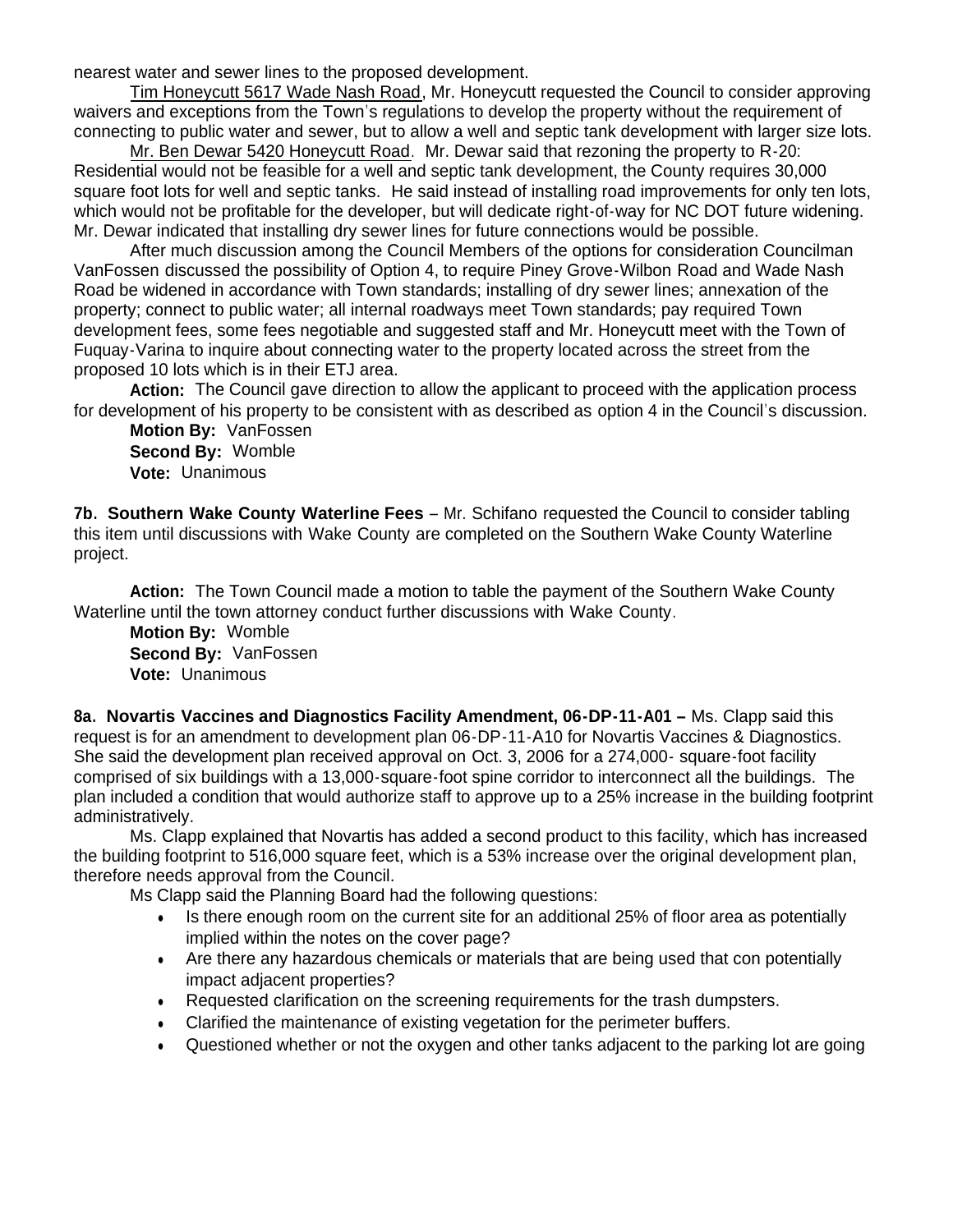to be protected to ensure they are not hit.

Ms. Clapp said that staff and Planning Board recommend approval with conditions.

Tom Anderson of 2508 Blacken Ridge Ct., Raleigh presented to the Town Council a presentation of the progress of the Novartis Vaccines and Diagnostics facility.

 **Action:** The Council approved a motion to approve development plan amendment #06-DP-11-A01 for Novartis Vaccines & Diagnostics as submitted by Jacobs Engineering, project number: USFCC facility dated revised 2/14/2007 with the following conditions:

- 1. All previously approved conditions for the Novartis Vaccines & Diagnostics (06-DP-11) will still apply to this amendment.
- 2. Prior to construction drawing approval the following will need to be addressed:
- a. The Industrial sewer permit application will need to be completed and submitted for permitting.
- 3. The pretreatment facility and set-up will require a separate construction drawing submittal.

**Note:** The following are the conditions of approval for the original Development Plan that will apply per recommended Condition #1 a. b.

- 1. This plan includes general information with respect to Engineering Design and Construction Standards. Due to communication between Town Staff and the project's engineers, staff feels comfortable with the detailed information being provided with construction drawings (later in the approval process).
- 2. Prior to issuance of Building Permit, the following must be completed:
	- a) Proposed building elevations to be submitted to and approved by the Technical Review Committee. The Town Council authorizes the TRC to consider and grant Waivers in accordance with UDO Section 4.05.
- 3. Prior to issuance of a Certificate of Occupancy, the following must be completed:
	- a) Proposed landscape and irrigation plans to be submitted to and approved by the Department of Planning & Zoning.
	- b) Site lighting plan to be submitted to and approved by the Department of Planning & Zoning.

 **Motion By:** Dickson **Second By:** Womble

**Vote:** Unanimous

**8b. Morgan Park Amendment, 02-PUD-01-A02** – Mr. Zawadski explained that this request is for consideration of an amendment to planned unit development plan, 02-PUD-01-A02 Morgan Park (previously Trotter's Village PUD) located at the intersection of Avent Ferry Road and Piney Grove-Wilbon Road.

Mr. Zawadski reviewed the plan amendments to include the following:

- a different parcel and street layout;
- a new location for the recreation site;
- single family lots in part of the area originally set aside for townhomes.
- reduction in landscape buffers along the western property line and the addition of landscape buffers along the northeastern property line;
- an overall reduction of approximately 5 acres of open space;
- minimum lot size reduced to 16,000 SF from 20,000 SF in district A1;
- minimum lot size reduced to 7,500 SF from 12,000 SF in district D1;
- parcel B townhomes changed to parcel B village house/patio homes.

 Mr. Zawadski said the Planning Board discussed vehicular and pedestrian connectivity, the existing storm drainage problem behind the fire station at Avent Ferry Road, the overall storm drainage for this site. He said staff and the Planning Board recommends approval with conditions.

Councilman DeBenedetto asked staff if they were comfortable with the Planning Boards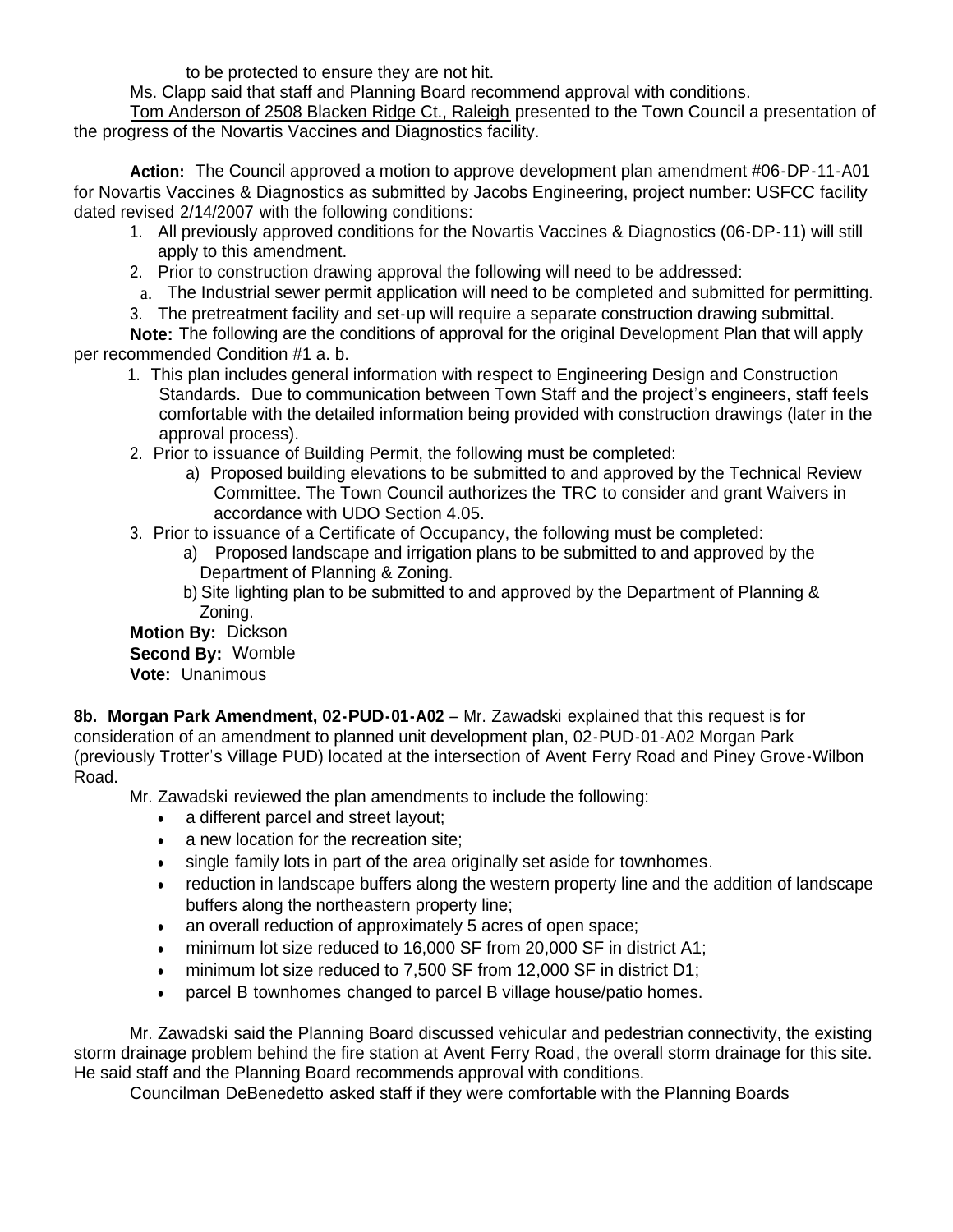comments. Mr. Zawadski said that staff was comfortable with their comments.

**Action:** The Council approved a motion to approve Planned Unit Development Amendment #02- PUD-01-A02 for Morgan Park PUD as submitted by Spaulding and Norris, project number 604-05 dated revised 1/31/2007 with the following conditions:

- 1. All previously approved conditions of the Morgan Park PUD shall remain. *(Note that the condition about the requirement for the TIA will be clarified to reflect that it will be required prior to 1st construction drawings related to this project.)*
- 2. Prior to 1<sup>st</sup> construction drawing submittal, the following items will need to be addressed or included with the submittal of construction drawings:
	- a. A portion of the downstream sewer line will need to be relayed to handle additional capacity. If this is not completed prior to the  $1<sup>st</sup>$  construction drawing submittal of this project, show on the construction drawings for this project that this will be completed with the construction of this site.
	- b. A comprehensive drainage area map and supporting calculations will be required.
- 3. Prior to erosion control plan approval, the following items will need to be addressed: a. Location of the riparian buffers on this property will need to be finalized.

Note: The following are the previous conditions of approval that are recommended to remain in accordance with proposed condition #1 above:

- 1. The area for land dedication to the Town of Holly Springs as park land is to be provided at a rate of 1 acre per 35 units. This area is to be calculated at time of preliminary plan. All areas for dedication within utility easements, slopes of 15% or greater, or flood plain will be credited at the rate of 1 acre per 20 units.
- 2. An 8' asphalt greenway trail with 30' easement should be shown from the cul-de-sac in area A to and including the main greenway trail. The area of the greenway easement and linear footage of the constructed asphalt trail will be credited toward the Ordinance requirements for fees in lieu of dedication of park land.
- 3. The following items are to be included on preliminary plans/development petitions (later in the approval process):
	- a. Provide a functional alignment for Piney Grove Wilbon Road re-alignment to verify that access to the Carroll property is maintained.
	- b. Verification of all easements and private roads within the easements
- 4. Prior to submittal of any development plans for Section G the following information will need to be provided:
	- a. Documentation of offsite right-of-way access to this parcel.
- 5. The following information will need to be submitted with the  $1<sup>st</sup>$  construction drawing submittal for this project:
	- a. A separate plan clearly specifying radii, row, street cross-sections, on-street pavement markings, on-street parking signage, etc. must be submitted to the town for review and approval. Information should be very clear for ease of use by inspectors in inspections.
- 6. The following information will need to be submitted with  $1<sup>st</sup>$  plat submittal for this project:
	- a. Provide covenants which establish Homeowner's Association to cover maintenance of buffers, street trees, private open spaces, streets, parking areas, lighting, recreation areas, greenways, ponds, lakes, private sewer collection, private drainage easements, etc. and full disclosure regarding the proximity of the project to the Town's Waster Water Treatment Plant. The covenants shall be recorded after Town approval and prior to the review officer's sign-off of the first mylar for recordation.

b. A Traffic Impact Analysis will need to be submitted for this project later in the review process in accordance with the engineering director's discretion.

**Motion By:** Womble **Second By:** VanFossen **Vote:** Unanimous